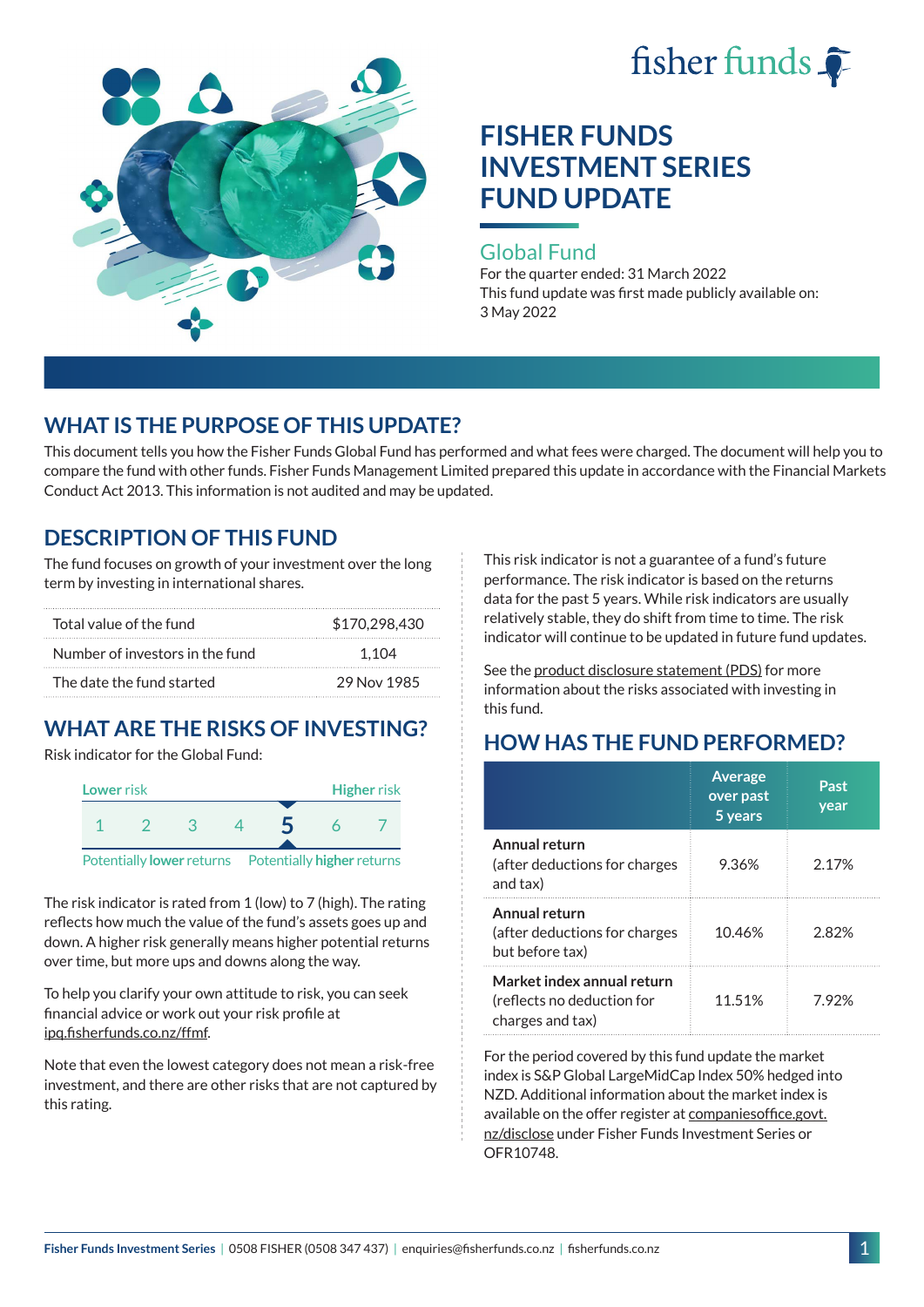# **ANNUAL RETURN GRAPH**



This shows the return after fund charges and tax for each of the last 10 years ending 31 March. The last bar shows the average annual return for the last 10 years, up to 31 March 2022.

**Important:** This does not tell you how the fund will perform in the future.

Returns in this update are after tax at the highest prescribed investor rate (PIR) of tax for an individual New Zealand resident. Your tax may be lower. The market index return reflects no deduction for charges and tax.

#### **WHAT FEES ARE INVESTORS CHARGED?**

Investors in the Global Fund are charged fund charges that include GST. In the year to 31 March 2021 these were:

|                                                       | % of net asset value |
|-------------------------------------------------------|----------------------|
| <b>Total fund charges</b>                             | 1.66%                |
| Which are made up of:                                 |                      |
| <b>Total management and</b><br>administration charges | 1.66%                |
| Inding:                                               |                      |
| Manager's basic fee                                   | 152%                 |
| Other management and<br>administration charges        | 0.14%                |
| <b>Total performance-based fees</b>                   |                      |

Small differences in fees and charges can have a big impact on your investment over the long term.

### **EXAMPLE OF HOW THIS APPLIES TO AN INVESTOR**

Sarah had \$10,000 in the fund at the start of the year and did not make any further contributions. At the end of the year, Sarah received a return after fund charges were deducted of \$217 (that is 2.17% of her initial \$10,000). Sarah did not pay other charges. This gives Sarah a total return after tax of \$217 for the year.

#### **WHAT DOES THE FUND INVEST IN? Actual investment mix**

This shows the types of assets that the fund invests in.



#### **Target investment mix**

This shows the mix of assets that the fund generally intends to invest in.